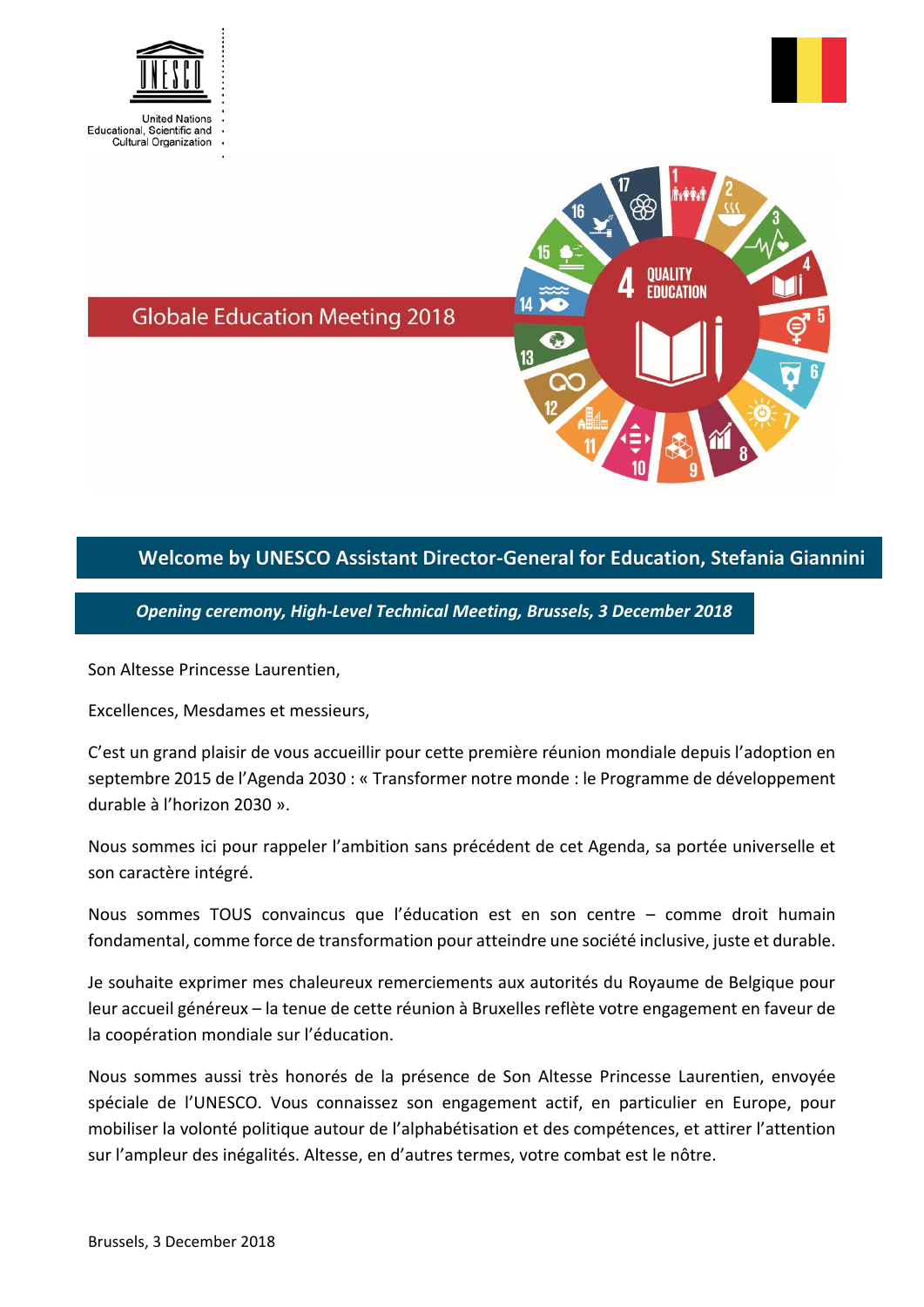Ladies and gentlemen

The adoption of the 2030 Agenda has compelled governments, civil society and the international community to find new ways of acting together to deliver on its promise.

The education community has been at the forefront of these efforts.

Soon after the Agenda was adopted, UNESCO convened the SDG-Education 2030 Steering Committee – a group bringing together all key players to ensure coordinated support and pave strategic directions, which I now have the honour to co-chair with Norway.

Over the past three years, we have kept a steady momentum, reporting on progress, analyzing challenges and encouraging collaborative strategies.

Leading up to today's global meeting, we have organized over the past year regional conferences in Amman, Bangkok, Buenos Aires, Cochabamba, Nairobi and Strasbourg and multiple national ones across the world involving all key players - governments, civil society, multi-lateral agencies, private sector, academia and youth - to review progress, to share experiences and solutions.

These meetings have demonstrated the value of partnership and a commitment to collective universal action.

Now, here, over the next days, it istime to recall the big challenges that remain, and what we really need to tackle them more effectively. First, a strong political will, second a collective action, third a huge increase of resources.

This is the only way to keep the promises we have made.

If we look at datas, we see that despite some progress, **we are globally not on track to achieve SDG4 targets by 2030**.

There are still:

- 750 million youth and adults who cannot read and write,
- 262 million children, and youth who do not attend school.
- 617 million or 58% of children and adolescents are not able to read and do basic mathematics, many of whom are in school.

Half of pre-school age children are not enrolled in early childhood education

Only half of all adolescents and youth complete secondary school.

The urgency of stepped up commitment and strategies to address these gaps will not only run through discussions here, but form the basis for our input to the UN High Level Political Forum next July, and the United Nations General Assembly in September.

We must leverage this opportunity to shine the spotlight on education and its linkages to all the other development goals, guided by the Forum's theme: "Empowering people and ensuring inclusiveness and equality".

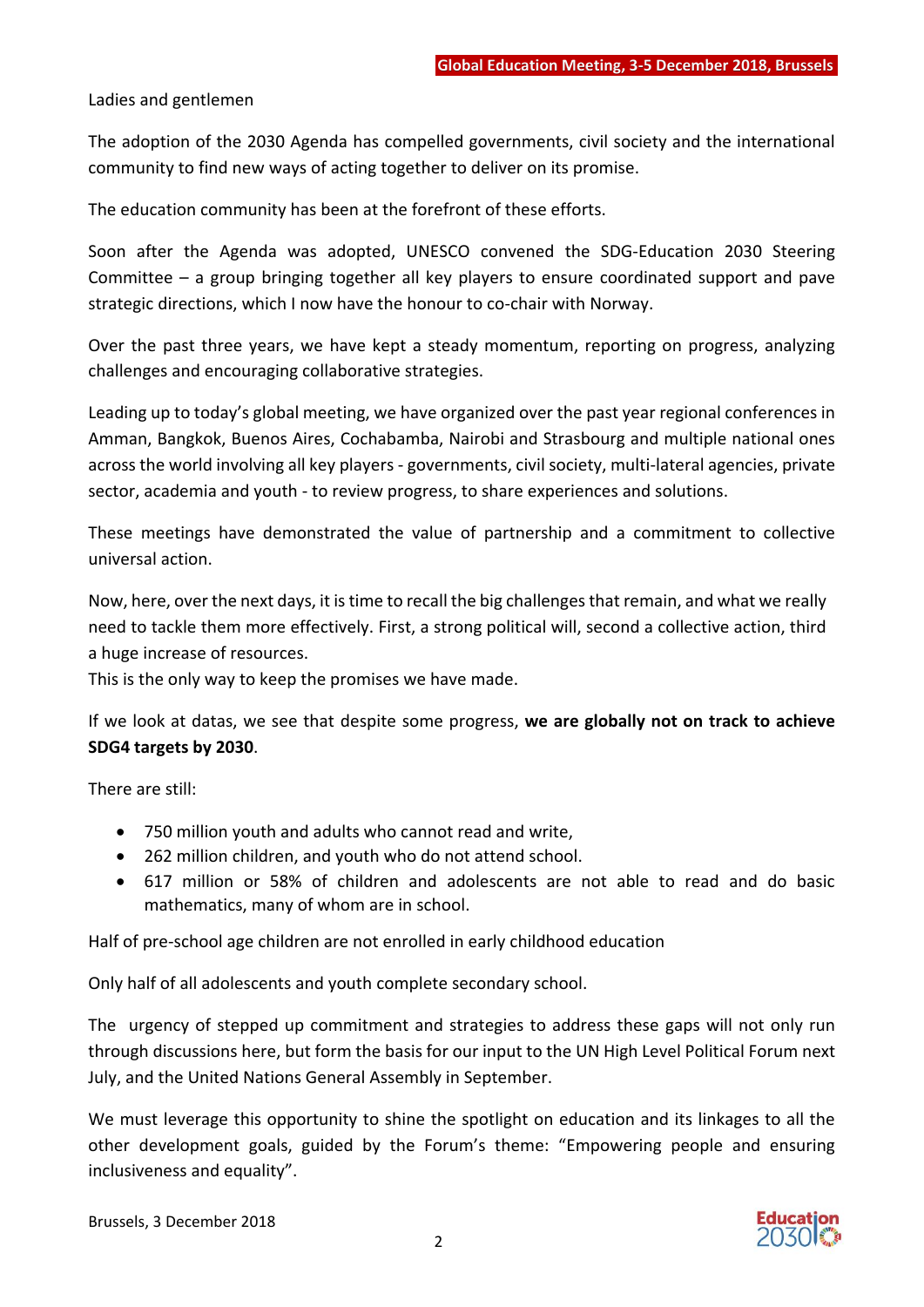In particular, in light of forum's agenda, education's relation to Goals 8 (Decent Work and Economic Growth), 10 (Reduced Inequalities), 13 (Climate action) and 16 (Peace, Justice and Strong Institutions) should be emphasized, paying special attention to the issue of migration and forced displacement.

Dear colleagues,

Greater wealth and reduction in global poverty has also seen rising levels of vulnerability, growing inequalities and exclusion. Therefore, on this International Day of Persons with Disabilities, it is more than symbolic that a core theme of Global Education Meeting, is on **policies to make education more equitable and inclusive "leaving no-one behind".**

It's crystal clear that behind our claim: no one left behind, there is not simply a great ambition, not simply a great challenge but also a tremendous opportunity.

We need to address the dramatic issue of growing mobility of people, with over 257 million international migrants crossing borders in 2017, and internal migration growing to 865 million people.

Drawing on the wealth of analysis and recommendations in the 2019 Global Education Monitoring Report, which I recently launched in Kenya and Italy, this meeting will allow for deeper exchange on how to ensure inclusive education for migrants and the forcibly displaced – this carries all round benefits – for them and for the enrichment of host countries. With the majority of the forcibly displaced under 18, many carrying the scars of harrowing life stories, we face an ethical, political and societal challenge – one closely entwined with decent work and social justice.

Finally, our discussions will analyse the environment in which education takes place – one marked by rapid technological innovation and global concerns that challenges education to transform so that students at all levels are empowered to be active, responsible global citizens, with the values and mindsets to build more sustainable and just societies.

To unlock progress, concerted and joined up action is more than ever needed at national level, right down to communities.

From the global perspective, I see three major challenges: coordinating collective action among a multiplicity of actors; mobilizing adequate financing to meet the scale and scope of the SDG agenda; and addressing gaps related to three primary enabling conditions—human capacity, effective institutions and last not but not least, political will.

This is a demanding agenda, but the only way to act effectively and wisely, in solidarity.

Thank you for your attention, and I look forward to our intense and fruitful discussions over the next three days.